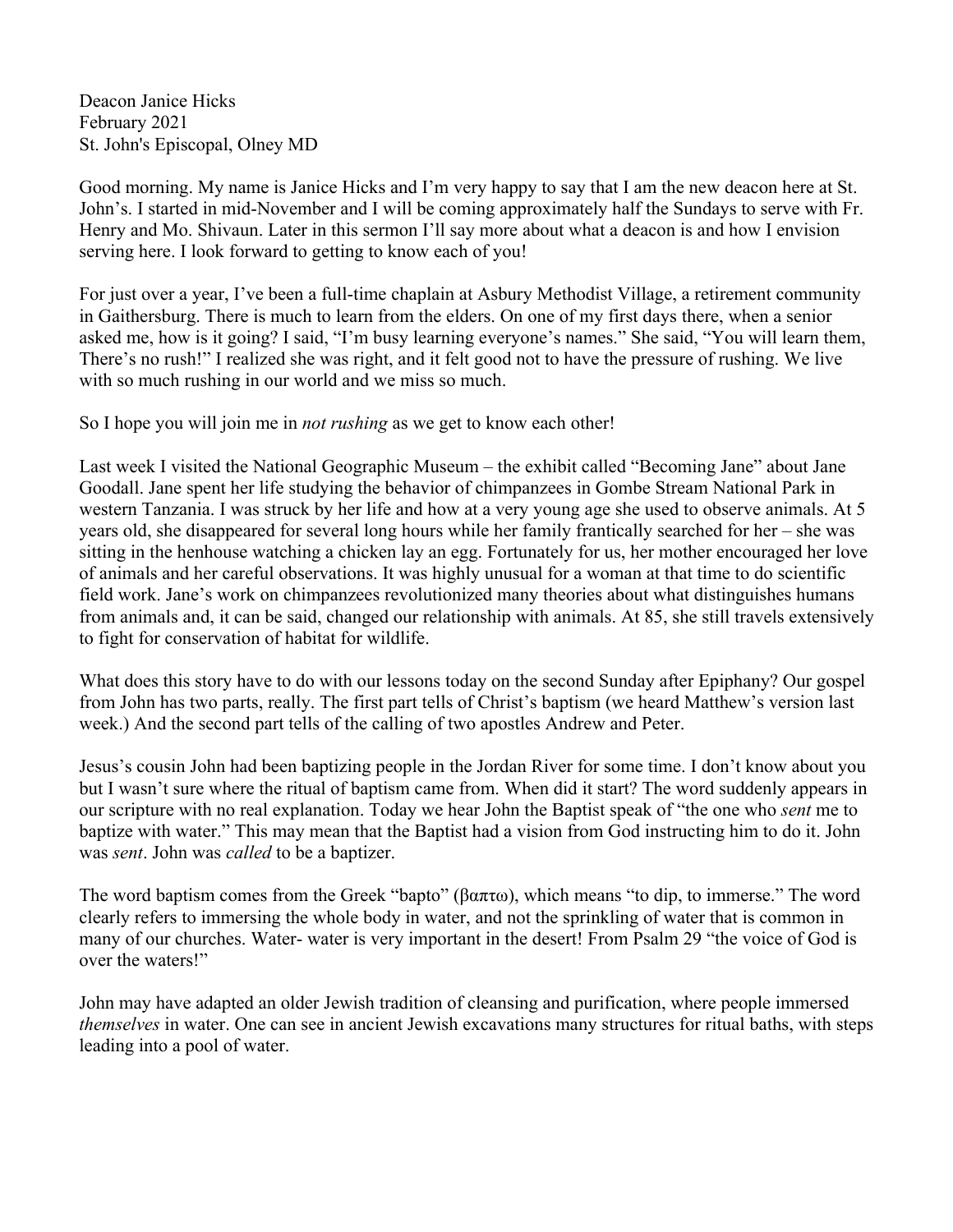But in Luke we learn that *John's* baptism *by water* was for *repentance*, a turning away from sin, and for *forgiveness*. <sup>1</sup> This was a new aspect.

The Greek word βαπτω also means to dye, as in dying cloth to change its color. Originally the cloth was *dipped* in the dye.2 This gives us one metaphor for baptism. Baptism changes one's *hue*. That is, the ritual is transformational. We enter the water as one thing and emerge completely different. One writer puts it, "Entering the divine life is always the experience of something that is beyond ourselves, an experience that overwhelms, and opens a new heaven and a new earth."3

But later the nature of baptism changes again. God says to John, "He on whom you see the Spirit descend and remain (that is, Jesus) is the one who baptizes *with the Holy Spirit*." And John testifies that this Jesus is indeed the Son of God. In this season of Epiphany, the Church celebrates the fact that *God is manifest in the human being named Jesus of Nazareth.*

After Jesus's resurrection, the disciples obeyed Jesus's commandment – "Go therefore and make disciples of all nations, *baptizing them*…" They continued baptism in *his* name, and this superceded the baptism of John. In the name of the Father and the Son and the Holy Spirit, we are dyed into Christians. We come out with a new color. We become part of the whole-cloth of Christ.

After being baptized, *the next day* Jesus started his ministry, calling two of the apostles, Andrew and Simon. He gave Simon a new name -- Peter. Getting a new name, a new identity, is like the transformation we are talking about, entering the divine life – a new heaven and a new earth.

Just as Jesus received baptism at the beginning of his ministry, what did your baptism prepare you for?

In the Luke version describing baptism, John the Baptist says, the more Powerful One "will baptize you in a holy spirit and fire."

Fire can be thought of as both heat and light; as both destroying and building up. Fire consumes and chemically transforms. A third meaning of the Greek word βαπτω is "to temper" as in tempering a metal.<sup>4</sup> To temper a piece of metal, such as steel, means to heat it up to a very high temperature, and then to cool it, making it harder and tougher.

Here's another metaphor for baptism– perhaps we think of our challenging times as tempering us and making us stronger. Gregory of Nyssa, one of the early Church fathers, wrote of his beloved sister St. Macrina:

"Testing of gold takes place in several furnaces so that if any impurity escapes the first furnace, it may be separated in the second and again in the last one all admixture of dross may be purged away…in this way *the metal of her soul became undefiled*."5

We might begin to think of our "baptism" as the challenges that come during our lives. The expansive times, the shrinking times. The hot times, the chilled times.

<sup>&</sup>lt;sup>1</sup> Luke 3:3

 $<sup>2</sup>$  Ferguson p. 43.</sup>

<sup>&</sup>lt;sup>3</sup> Timothy Sedgwick, Feasting on the Word, Year A, Vol 1.

<sup>4</sup> Ferguson, p. 42.

<sup>5</sup> St. Gregory of Nyssa, Life of St. Macrina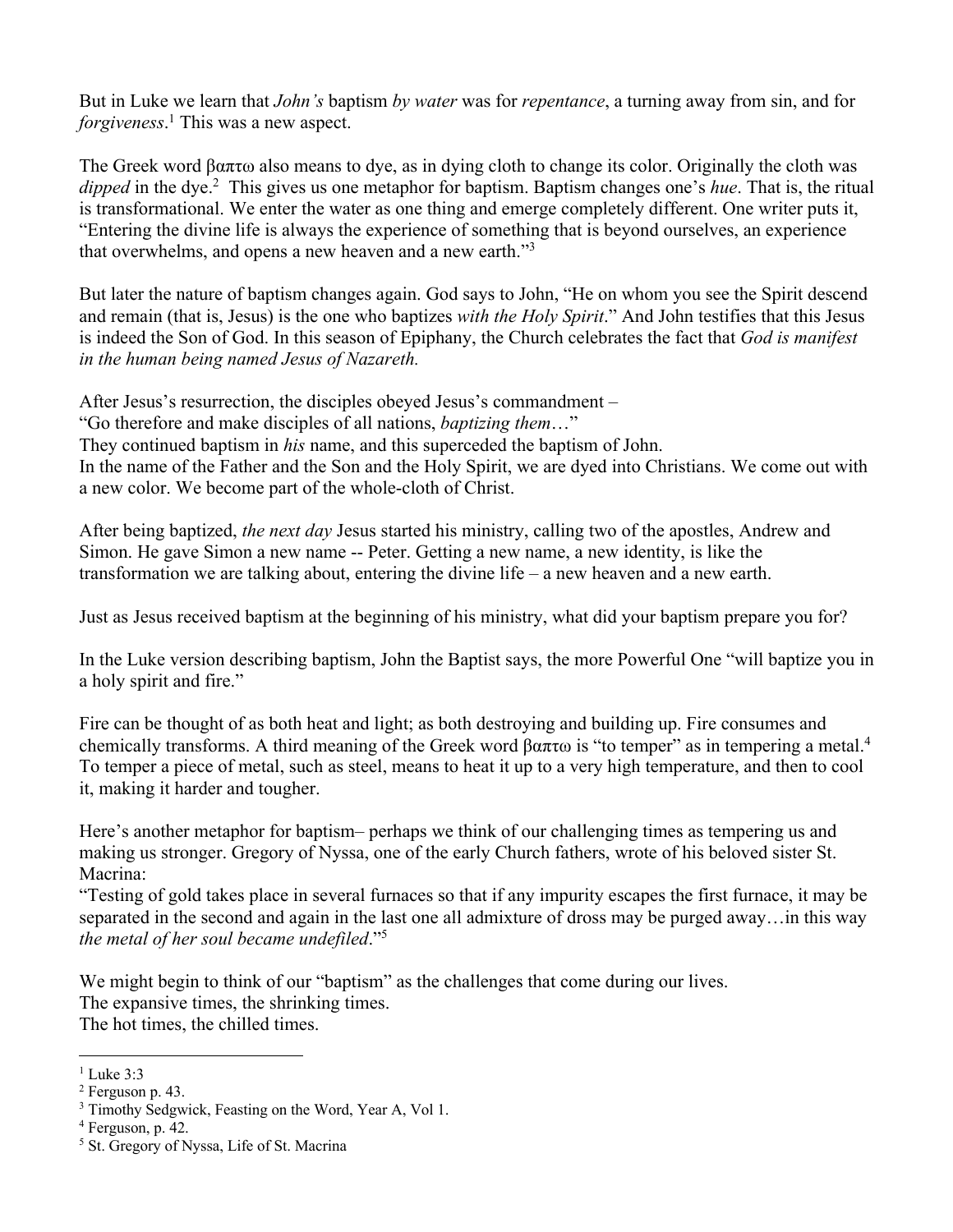The times we are on the hot seat, the times we take a back seat.

The tempering makes us more resilient and alloys us to God, that is, metaphorically mixes our very particles with God.

Do we ever think of these times as "*entering the divine life*?"

Was there a challenge in your life, or is there a challenge now in your life, where you feel it is like being baptized by fire? Maybe there is an illness – a chronic one that is testing your spirit. Or unrequited love. Maybe a difficult loss of a loved one.

Maybe there is someone in your life whose unpredictable behavior troubles or hurts you. We're forever changed by our baptisms by fire, often for the better, but it's hard to trust in that eventual positive outcome or hard-won blessing as we're going through them.

Through these painful moments, we cannot forget that God was with us and is with us now, *God loves us*. In Isaiah, God says, "When you walk through fire you will not be burned, and *the flame shall not consume you*."6

We are changed forever by baptism -- by water, by spirit or by fire – and we believe we are sent from it to serve. In the baptismal vows from the book of Common Prayer:

Celebrant Will you seek and serve Christ in all persons, loving your neighbor as yourself?

People I will, with God's help.

It is our own season of Epiphany when we realize we are called to serve and when we say yes to our call. I imagine Jane Goodall had some terrifying moments as she moved from comfortable, safe England to the wilderness of Tanzania in 1960. She may not speak of it in religious terms, but we can see that her call was that strong. It took a lot of courage to "Become Jane." Each of us faces that challenge – how to become fully ourselves, how to achieve our purpose.

This quest does not end, no matter what one's age. One author writes, "Each stage and phase of life is ordained by God and therefore has a purpose. We grow in never-ending spirals of change… with the Spirit nudging and guiding us always. There is no one phase of life that is more important than another; each has its place; each is equally essential."7 God never ceases calling. We humans are destined for greater things, ultimately, to *eternal life* through our Lord Jesus Christ.

"Becoming Jane." "Becoming  $\qquad$  " (fill in your name!) What is that story?

Let me end with a few words about the role of deacon. The Rector and Associate Rector are shepherds of the parish – primarily taking care of the spiritual, the pastoral, education, worship, music, and all good things within the Church. The deacon has one foot in the parish and one foot in the community, serving as a kind of bridge. The deacon's foot in the community may have a short reach – to the neighborhood, to Olney, or may have a longer reach – to the county, the state, the country, the world. And the deacon does nothing alone, but rather – I will bring parishioners with me! Together we assess the needs of our community and work to address them.

 $6$  Is 43:2

<sup>7</sup> Richard Johnson, Lifelong Faith, Spring 2007.